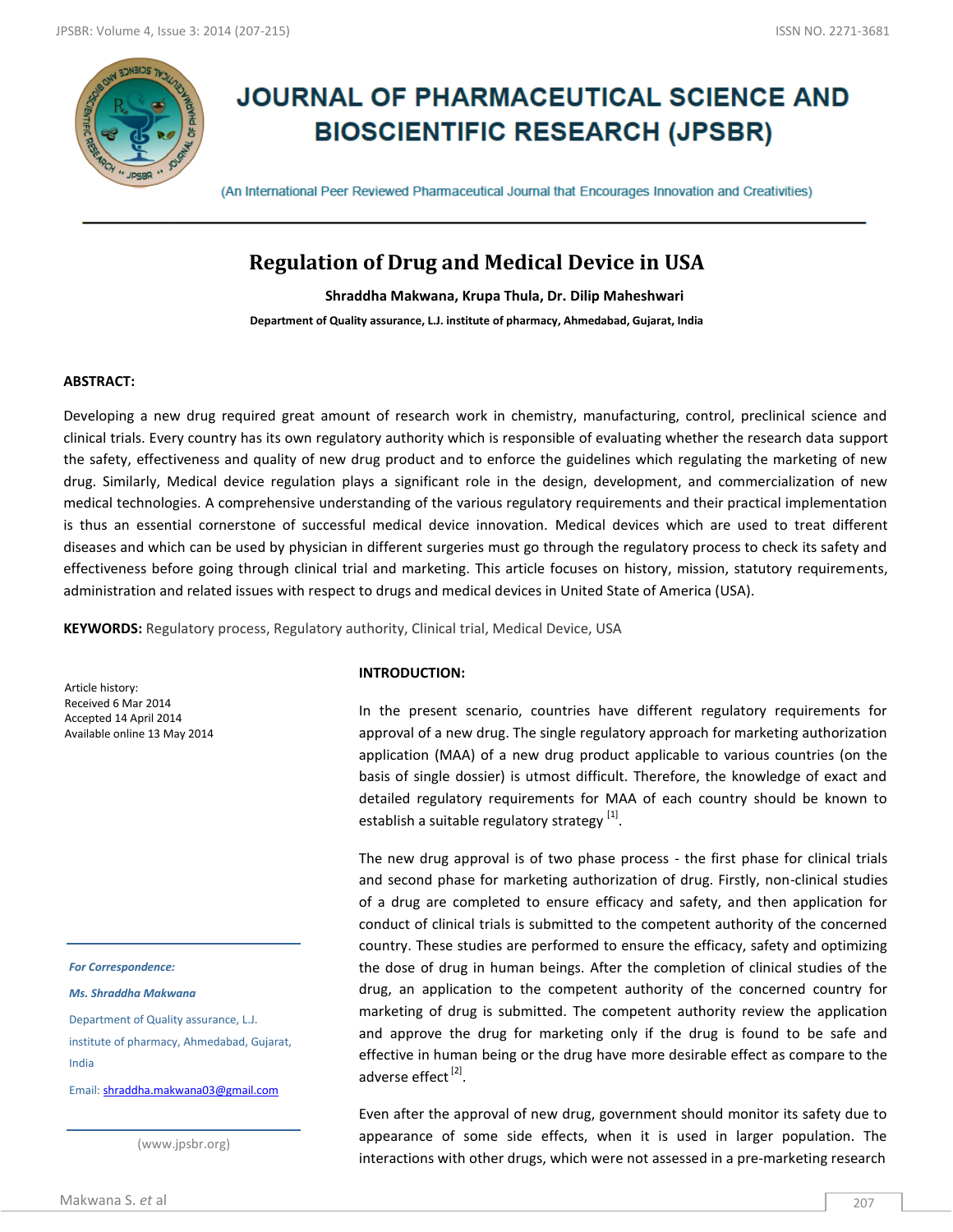trial and its adverse effects (in particular populations), should also be monitored [3].

Similarly, Medical devices vary greatly in complexity and application. Examples range from simple devices such as tongue depressors, medical thermometers, and disposable gloves to advanced devices such as computers which assist in the conduct of medical testing, implants, and prostheses. The design of medical devices constitutes a major segment of the field of engineering. The global medical device market reached roughly 209 billion US Dollar in 2006. It used for human beings for the purpose of one or more of the followings

- i. diagnosis, prevention, monitoring, treatment or alleviation of disease;
- ii. diagnosis, monitoring, treatment, alleviation of or compensation for an injury or disability;
- iii. investigation, replacement or modification of the anatomy or of a physiological process;
- iv. control of conception

FDA has several rules and regulation which check the safety and effectiveness of medical devices before marketing.

#### **REGULATION OF DRUG IN USA**

#### **Drug approval process in USA:**

#### **Filing process for IND & NDA in USA:**

In 1820, the new era of USA drug regulation was started with the establishment of U.S. Pharmacopoeia. In 1906, Congress passed the original Food and Drugs Act, which require that drugs must meet official standards of strength and purity [4]. However, in 1937, due to sulphanilamide tragedy, the Federal Food, Drug and Cosmetic Act (of 1938) was enacted and added new provisions that new drugs must be shown safe before marketing. Further, in 1962, the Kefauver-Harris Amendment Act was passed which require that manufacturers must prove that drug is safe and effective (for the claims made in labeling). $[5,6]$ 

FDA approval process begins only after submission of investigational new drug (IND) application. The next step is phase I clinical trials (1-3 years) on human subjects (~100). The dug's safety profile and pharmacokinetics of drug are focused in this phase. Phase II trials (2 years) are performed if the drug successfully passes phase I. To evaluate dosage, broad efficacy and additional safety in people (~300) are the main objective of the phase II. If evidence of effectiveness is shown in phase II, phase III studies (3-4 years) begins.  $[7, 8, 9]$ .

A new drug application (NDA) can be filed only when the drug successfully passes all three phases of clinical trials and includes all animal and human data, data analyses, pharmacokinetics, manufacturing and proposed labeling.<sup>[10]</sup>

The preclinical, clinical reports and risk-benefit analysis (product's beneficial effects outweigh its possible harmful effects) are reviewed at the Center for Drug Evaluation and Research by a team of scientists. Generally approval of an NDA is granted within two Years (on an average), however, this process can be completed from two months to several years [11] .





Note: IND-Investigational New Drug, FDA-Food and Drug Administration, NDA-New Drug Application, CDER-Centre for Drug Evaluation and Research, C.T- clinical trial.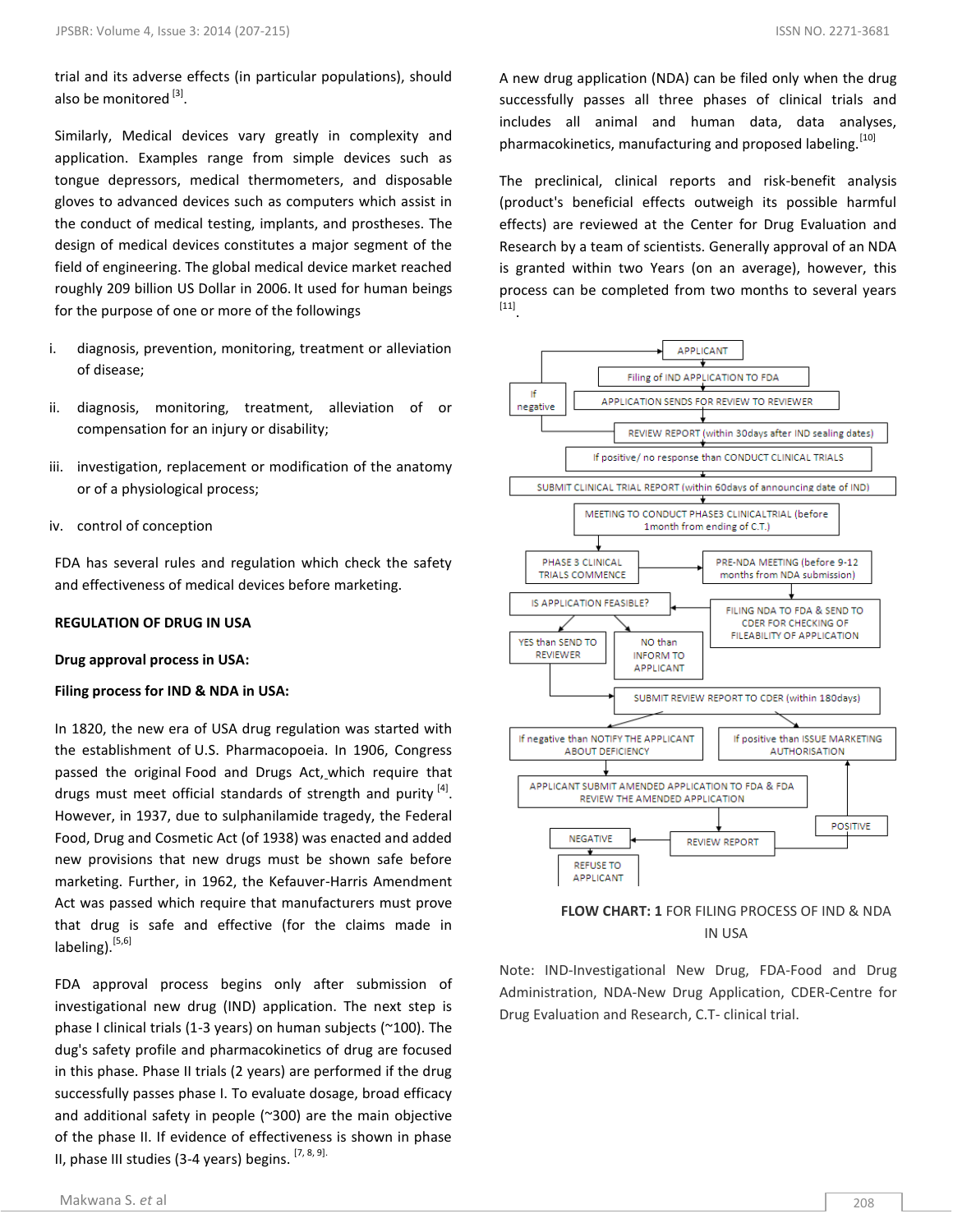#### **Filing process for ANDA in USA:**

Dossier for generic drug filling shall be submitted in the form of CTD in US. Generic drug is identical--or bioequivalent--to a brand name drug in dosage form, safety, strength, route of administration, quality, performance characteristics and intended use. Although generic drugs are chemically identical to their branded counterparts, they are typically sold at substantial discounts from the branded price.[8]

The patent protects the investment in the drug's development by giving the company the sole right to sell the drug while the patent is in effect. When patents or other periods of exclusivity expire, manufacturers can apply to the FDA to sell generic versions. The ANDA process does not require the drug sponsor to repeat costly animal and clinical research on ingredients or dosage forms. Once approved, the applicant may manufacture and market generic drug product to provide a safe, effective, low cost alternative to American public.[8]



# **FLOW CHART: 2** REPRESENTS GENERIC PRODUCT REGESTRATION PROCESS IN USA

#### **REGULATION OF MEDICAL DEVICE IN USA**

#### **Definition of medical device in USA by the FDA:**

A medical device is an instrument, apparatus, implant, in vitro reagent, or similar or related article that is used to diagnose, prevent, or treat disease or other conditions, and does not achieve its purposes through chemical action within or on the

body (which would make it a [drug\)](http://en.wikipedia.org/wiki/Drug).<sup>[12]</sup> Whereas medicinal products (also called pharmaceuticals) achieve their principal action by pharmacological, metabolic or immunological means, medical devices act by other means like physical, mechanical, or thermal means.

#### **Classification of medical device**

#### **Class I: General controls**

Class I devices are subject to the least regulatory control. Class I devices are subject to "General Controls" as are Class II and Class III devices.  $[13, 14]$  General controls include provisions that relate to adulteration; misbranding; device registration and listing; premarket notification; banned devices; notification, including repair, replacement, or refund; records and reports; restricted devices; and good manufacturing practices.<sup>[14]</sup>

Most Class I devices are exempt from the premarket notification and a few are also exempted from most good manufacturing practices regulation.<sup>[14]</sup> Examples of Class I devices include elastic bandages, examination gloves, and hand-held surgical instruments.<sup>[14]</sup>

#### **Class II: General controls with special controls**

Class II devices are those for which general controls alone cannot assure safety and effectiveness, and existing methods are available that provide such assurances.<sup>[13]</sup>

In addition to complying with general controls, Class II devices are also subject to special controls. A few Class II devices are exempt from the premarket notification. Special controls may include special labeling requirements, mandatory performance standards and postmarket [surveillance.](http://en.wikipedia.org/wiki/Postmarketing_surveillance)<sup>[14]</sup>

Devices in Class II are held to a higher level of assurance than Class I devices, and are designed to perform as indicated without causing injury or harm to patient or user.

Examples of Class II devices include powered wheelchairs, infusion pumps, and surgical drapes.<sup>[13, 14]</sup>

#### **Class III: General controls and Premarket approval**

A Class III device is one for which insufficient information exists to assure safety and effectiveness solely through the general or special controls sufficient for Class I or Class II devices.<sup>[14, 15]</sup> Such a device needs [premarket approval,](http://en.wikipedia.org/wiki/Premarket_approval) a scientific review to ensure the device's safety and effectiveness, in addition to the general controls of Class  $I$ .  $^{[13]}$ 14]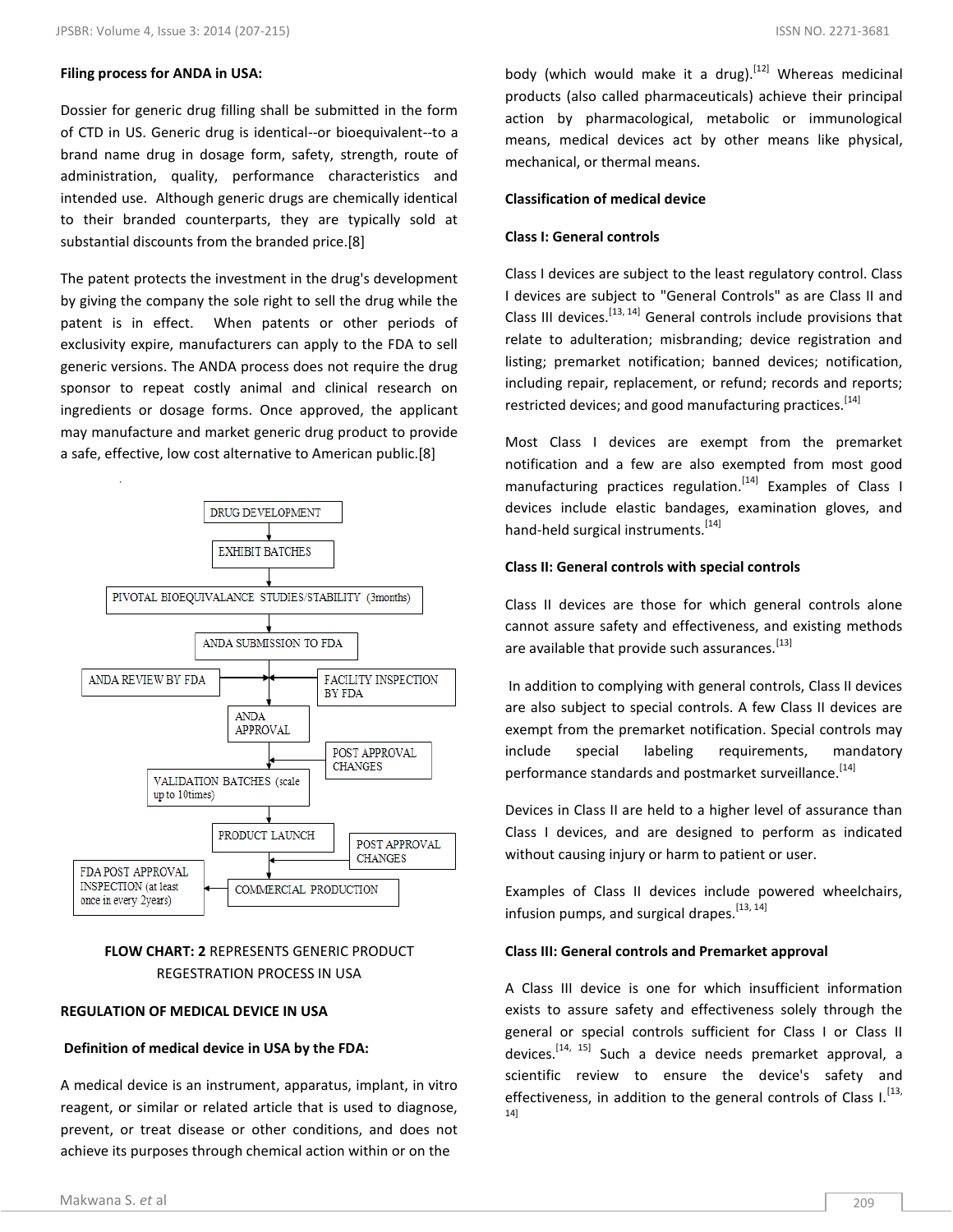Examples of Class III devices that currently require a premarket notification include implantable pacemaker, pulse generators, HIV diagnostic tests, automated external defibrillators, and end osseous implants.<sup>[14]</sup>



#### **FLOW CHART: 3** REPRESENT IMPORT PROCESS FOR MEDICAL DEVICE IN USA

### **Premarket Notification-510(k):** [14]

The faster marketing process is premarket notification or 510(k). The 510(k) applicant must demonstrate to FDA that their device is substantially equivalent to a legally marketed device that is, one that was marketed before May 28, 1976 or one that was marketed after that date that was found substantially equivalent through the 510(k) process.

A device is substantially equivalent if, in comparison to a legally marketed device it:

- has the same intended use; and
- has the same technological characteristics as the legally marketed device, or
- has different technological characteristics, and submitted information

All 510(k) applications must include descriptive information, labeling, and may require performance and effectiveness testing depending upon the devices technological characteristics and risk associated with its application.

If the device is determined by FDA to be substantially equivalent then the device may be marketed. If FDA determines the device is not substantially equivalent, the manufacturer may resubmit another 510(k) with new data, file a petition to reclassify the device, or submit a premarket approval (PMA) application

#### **Types of 510(k)**

1)Special 510(k) [15]

- Limited to certain circumstances and must contain a "Declaration of Conformity" with design control requirements
- FDA intends to process special 510(k)s within 30 days of DCO receipt

# 2) Abbreviated  $510(k)$ <sup>[15]</sup>

- Guidance document exist
- A special control has been established
- FDA has recognized a relevant consensus standard

#### 3) Traditional  $510(k)$ <sup>[15]</sup>

No specific 510(k) form but there is an FDA suggested format

# 4) De Novo 510(k)<sup>[16]</sup>

The de novo 510(k) is a 510(k) without a predicate device. It is not a commonly

Used path (4 clearances in 2006).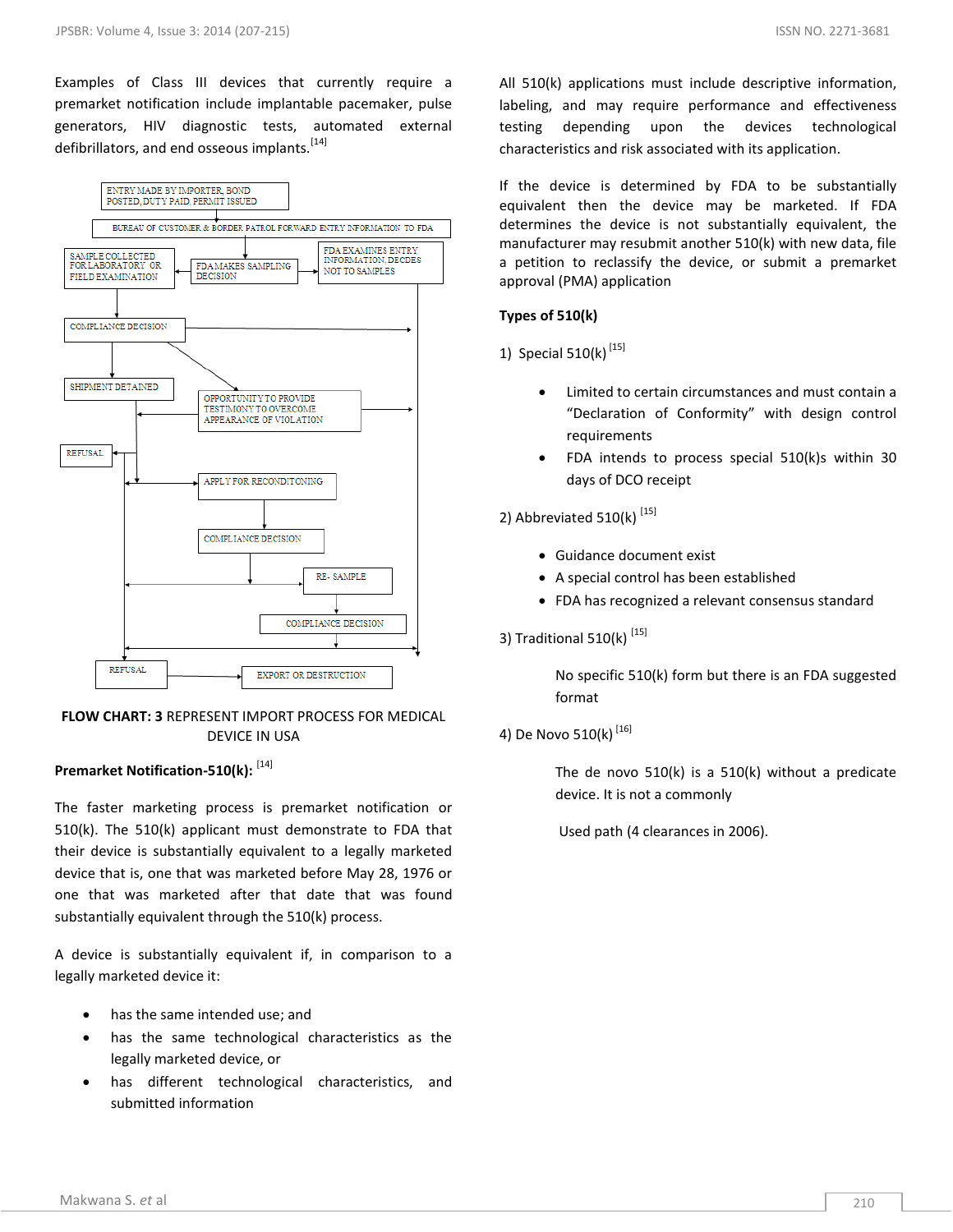

**MAIN FLOWCHART:** WHEN TO FILE A 510(K) AFTER CHANGE TO A LEGALLY MARKETED DEVICE [17]



**FLOWCHART: A - IS IT A LABELLING CHANGE?<sup>[17]</sup>** 



**FLOW CHART: B-** IS IT A TECHNOLOGY OR PERFORMANCE CHANGE?<sup>[17]</sup>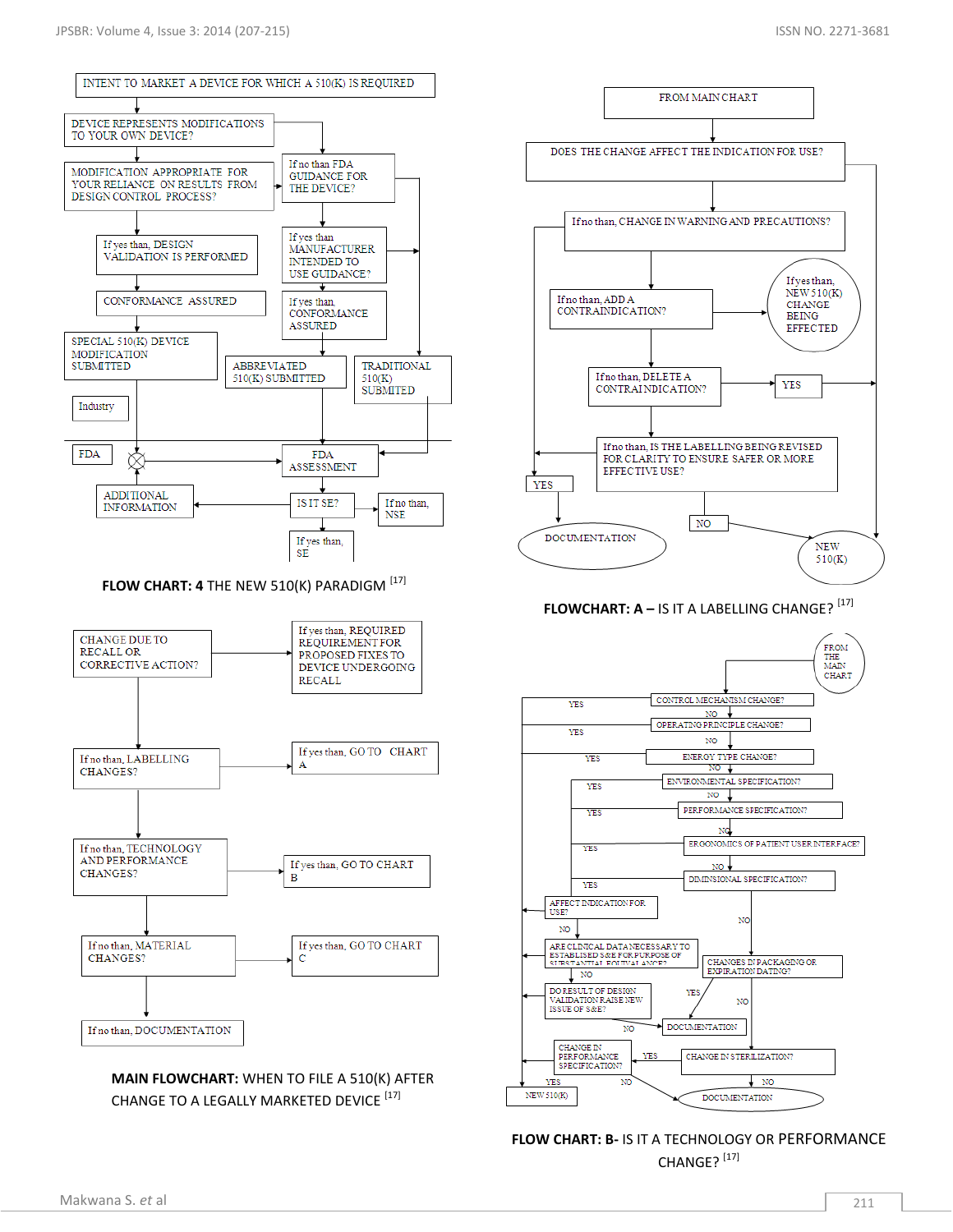N<sub>O</sub>

**CHANGE IN** 

**MATERIAL** 

NO<sub>1</sub>

**CHANGE IN** 

MATERIAL

SUPPLIER?

ORDERED

TO A SPECT

NO

NEW 510(K)

NO **MATERIAL** 



**THE** REQUIREMENT

OF ISO 10993-1 IS ADDITIONAL

 $NO$ 

DOCUMENTATION

**TESTING** 

REQUIRED?

YES

YES

NO

**YES** GO TO

**CHART R** 

CHANGE IN DEVICE

PERFORMANCE

SPECIFICATION?

# from this site. (7) International GCP guidance documents on which FDA has collaborated and that have been adopted as official FDA guidance are also be found here. Finally, this site includes links to other sites relevant to the conduct of

(GCPs), including adequate human subject protection (HSP) is universally recognized as a critical requirement to the conduct of research involving human subjects. Many countries have adopted GCP principles as

for the conduct of clinical trials, which have been in effect since the 1970s, address both GCP and HSP. These FDA regulations and guidance documents are accessible

laws and/or regulations.



# **FLOW CHART: 5** REPRESENTS REGULATORY PATHS FOR MEDICAL DEVICE CLINICAL TRIALS

Where SR- significant risk and NSR- no significant risk

## **Significant Risk Device (SR)**

A significant risk device presents a potential for serious risk to the health, safety, or welfare of a subject. Significant risk devices may include implants, devices that support or sustain human life, and devices that are substantially important in diagnosing, curing, mitigating or treating disease or in preventing impairment to human health. Examples include sutures, cardiac pacemakers, hydrocephalus shunts, and orthopedic implants.

Studies of devices that pose a significant risk require both FDA

**FLOW CHART: C- IS IT A MATERIAL CHANGE?** [17]

 $N<sub>O</sub>$ 

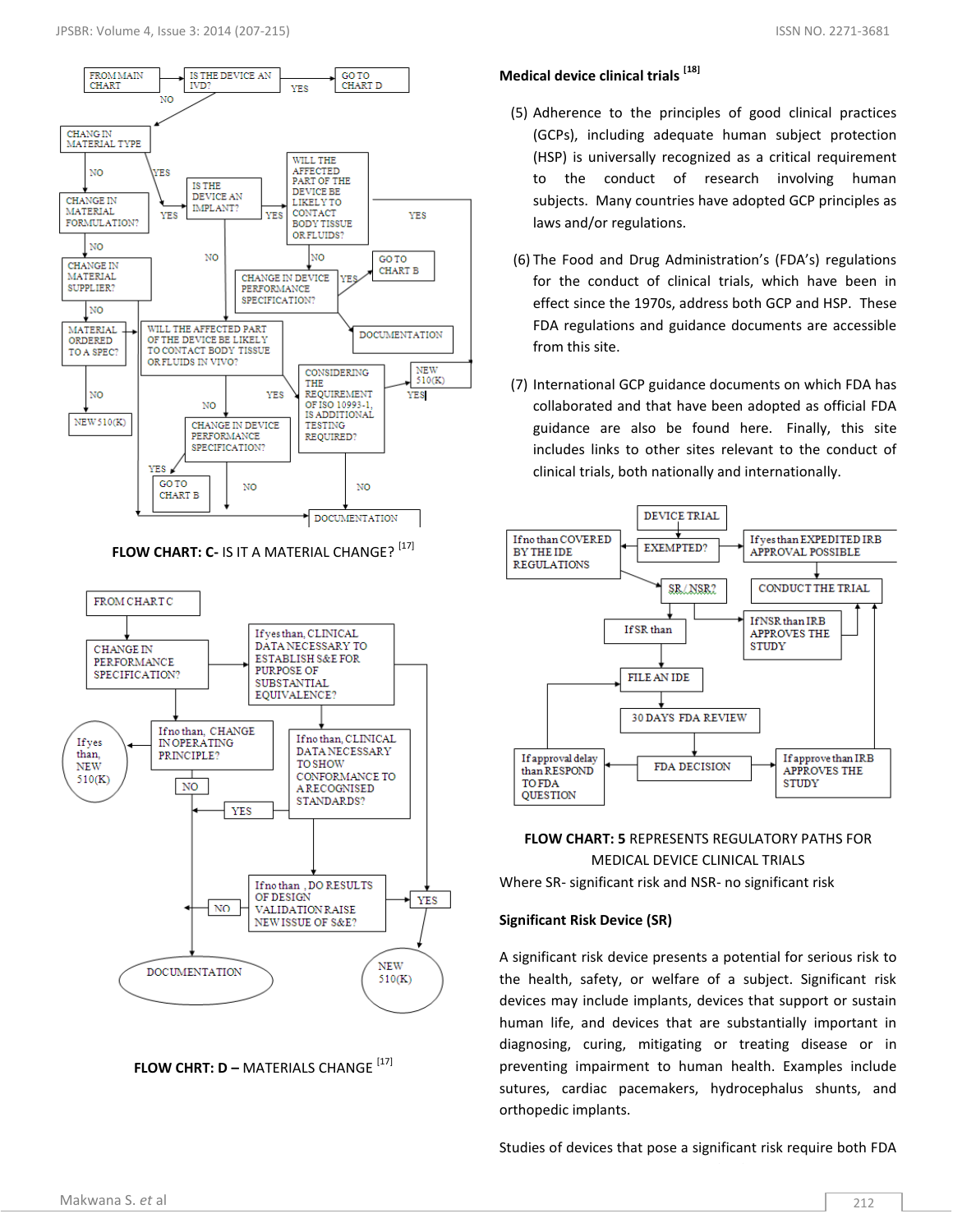and an Institutional Review Board (IRB) approval prior to initiation of a clinical study. FDA approval is obtained by submitting an IDE application to FDA In order to conduct a significant risk device study, a sponsor must submit *a complete IDE application to FDA for review* and obtain FDA approval of the IDE; submit the investigational plan and report of prior investigations to the IRB at each institution where the investigation is to be conducted for review and approval; and select qualified investigators, provide them with all necessary information on the investigational plan and report of prior investigations, and obtain signed investigator agreements from them.

Once an IDE application is approved, the following requirements must be met in order to conduct the investigation in compliance with the IDE regulation:

Labeling - The device must be labeled in accordance with the labeling provisions of the IDE regulation and must bear the statement "CAUTION - Investigational Device. Limited by Federal (or United States) law to investigational use."

Distribution - Investigational devices can only be distributed to qualified investigators

Informed Consent - Each subject must be provided with and sign an informed consent form before being enrolled in the study, Protection of Human Subjects, contains the requirements for obtaining informed consent.

Monitoring - All investigations must be properly monitored to protect the human subjects and assure compliance with approved protocols under

Prohibitions - Commercialization, promotion, and misrepresentation of an investigational device and prolongation of the study are prohibited

Records and Reports - Sponsors and investigators are required to maintain specified records and make reports to investigators, IRBs, and FDA *Nonsignificant Risk Device (NSR)*

*Nonsignificant risk devices are devices that do not pose a significant risk to the human subjects. Examples include most daily-wear contact lenses and lens solutions, ultrasonic dental scalers, and foley catheters.*

A nonsignificant risk device study requires only IRB approval prior to initiation of a clinical study. Sponsors of studies involving nonsignificant risk devices are not required to submit an IDE application to FDA for approval. Submissions for nonsignificant device investigations are made directly to the IRB of each participating institution.

Sponsors should present an explanation to the IRB where the study will occur of why the device does not pose a significant risk. If the IRB disagrees and determines that the device poses a significant risk, the sponsor must report this finding to FDA within five working days.

FDA considers an investigation of a nonsignificant risk device to have an approved IDE when IRB concurs with the nonsignificant risk determination and approves the study.

The sponsor also must comply with the abbreviated IDE requirements under

Labeling - The device must be labeled in accordance with the labeling provisions of the IDE regulation and must bear the statement "CAUTION - Investigational Device. Limited by Federal (or United States) law to investigational use.":

IRB Approval – The sponsor must obtain and maintain Investigational Review Board (IRB) approval throughout the investigation as a nonsignificant risk device study;

Informed Consent – The sponsor must assure that investigators obtain and document informed consent from each subject according to [21 CFR 50,](http://www.accessdata.fda.gov/scripts/cdrh/cfdocs/cfCFR/CFRSearch.cfm?CFRPart=50) Protection of Human Subjects, unless documentation is waived by an IRB in accordance with §56.109(c);

Monitoring - All investigations must be properly monitored to protect the human subjects and assure compliance with approved protocols (§812.46). Guidance on monitoring investigations can be found in Guideline for the Monitoring of Clinical Investigations.

Records and Reports - Sponsors are required to maintain specific records and make certain reports as required by the IDE regulation.

Investigator Records and Reports – The sponsor must assure that participating investigators maintain records and make reports as required (see Responsibilities of Investigators); and

Prohibitions –Commercialization, promotion, test marketing, misrepresentation of an investigational device, and prolongation of the study are prohibited

# **Adverse device effect reporting [16]**

If any potential adverse device reported in investigation plan investigation plan than within 10 days if its positive than PI should report to all IRB and sponsor and if its negative than stop and document.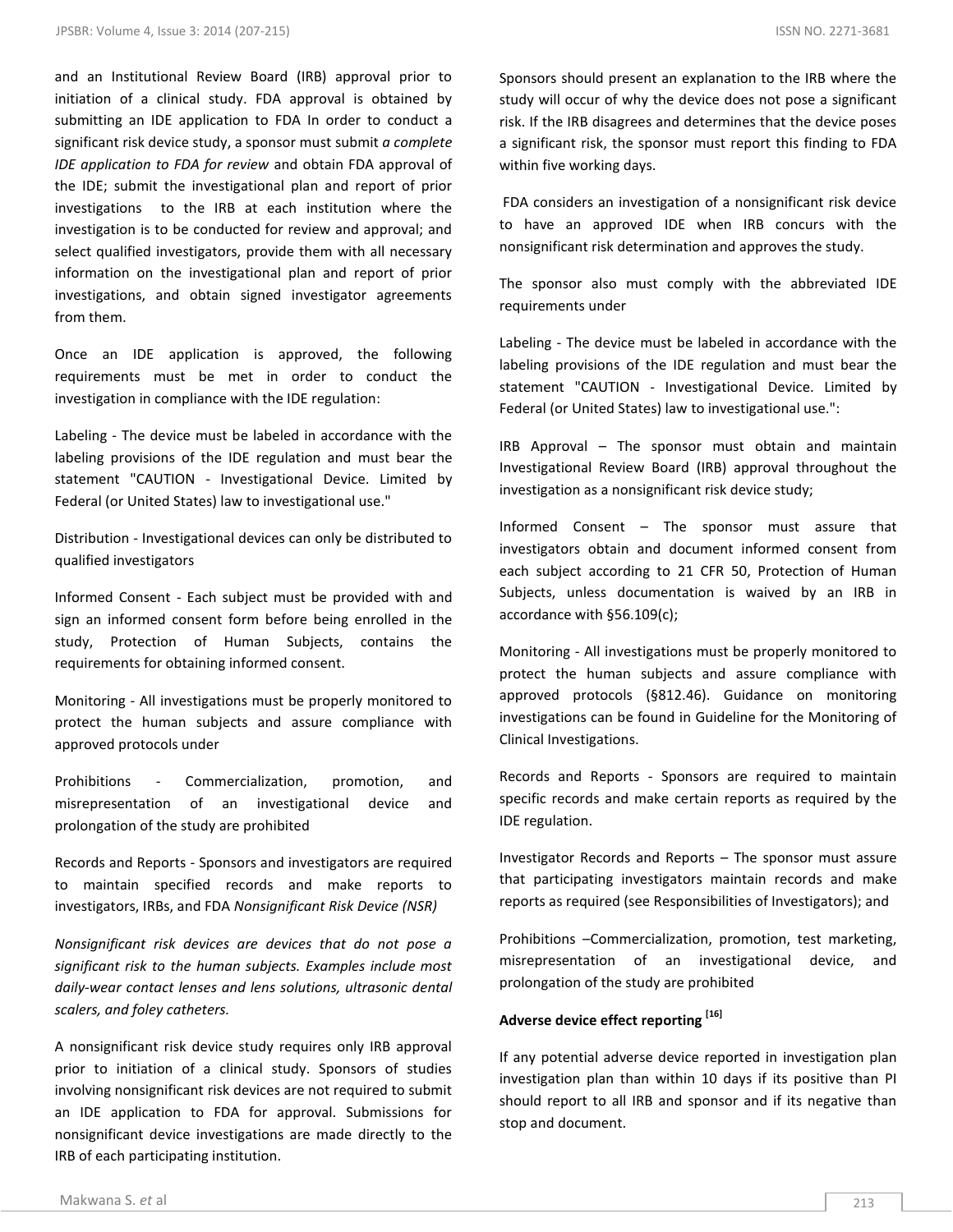Within 10 working days If any unreasonable risk of subject is positive than terminate the study within 5 working days and if it's negative than report to all IRB, FDA and all PI.



# **FLOW CHART: 6** REPRESENTS ADVERSE DEVICE EFFECT REPORTING<sup>[16]</sup>



#### **FLOW CHART: 7-** MEDICAL DEVICE REGULATION DECISION TREE [16]

### **ACKNOWLEDGEMENT:**

The authors are thankful to Dr. K. Pundarikakshudu, Principal of L. J. Institute of Pharmacy, Ahmedabad, India for providing all the facilities to carry out the work.

#### **REFERENCES:**

- 1. Horner A., Comparison of a global submission of new biological entity and a new chemical entity - strategic decisions and criteria for implementation (2005) ( http://www.dra.uni-bonn.de/hoerner). Accessed 09 March 2014.
- 2. Ng R., Drugs: from Discovery to Approval (2004) (http://www.pharmatext.org/2008/06/drugs-fromdiscovery-to-approval.html). Accessed 10 March 2014.
- 3. Lipsky MS, Sharp LK, "From Idea to Market: The Drug Approval Process", J Am Board Fam Pract, 2001;14: 362- 367.
- 4. Stringer S., "What Has Been Happening With Over-the-Counter Drug Regulation" ,Food and Drug Law Journal, 1998; 5: 633-91.
- 5. CFR: Title 21, Food and Drugs: Chapter I--Food and Drug: PART 312—Investigational New Drug Application ( http://www.access.gpo.gov/nara/cfr/waisidx\_03/21cfr31 2\_03.html). Assessed 09 March 2014.
- 6. Investigational New Drug Application (IND) (http://www1.pointcross.com/source/ddg/steps/ind/index .html). Assessed 10 March 2014.
- 7. Fernandez D.S., Huie J., Hsu J., "The Interface of Patents with the Regulatory Drug Approval Process and How Resulting Interplay Can Affect Market Entry" Handbook of Best Practices. 2011; 965-971.
- 8. Generic Drugs Filing Requirements, (pharmatreasures.blogspot.com/.../generic-drugs-filingrequirements-us-Vs europe). Accessed 11 March 2014.
- 9. Boas VMI, Tharp PC,"The Drug Approval Process in the U.S., Europe, and Japan", J Managed Care Pharm, 1997; 3: 459-465.
- 10. Marketing Authorization Procedures in USA and Europe, (http://www.lsnewscr.sgs.com/lsnewscr/lsnewscrdecember-issue/marketingau) Aassessed on 13 March 2014.
- 11. Ghalamkarpour A., Marketing Authorization Procedures in the European Union - Making the Right Choice (2009). (http://www.lsnewscr.sgs.com/lsnewscr). Accessed 12 March 2014.
- 12. Summarised from the FDA's definition as per [\(http://www.fda.gov/medicaldevices/deviceregulationand](http://www.fda.gov/medicaldevices/deviceregulationandguidance/overview/classifyyourdevice/ucm051512.htm) [guidance/overview/classifyyourdevice/ucm051512.htm\)](http://www.fda.gov/medicaldevices/deviceregulationandguidance/overview/classifyyourdevice/ucm051512.htm). Accessed 10 March 2014.